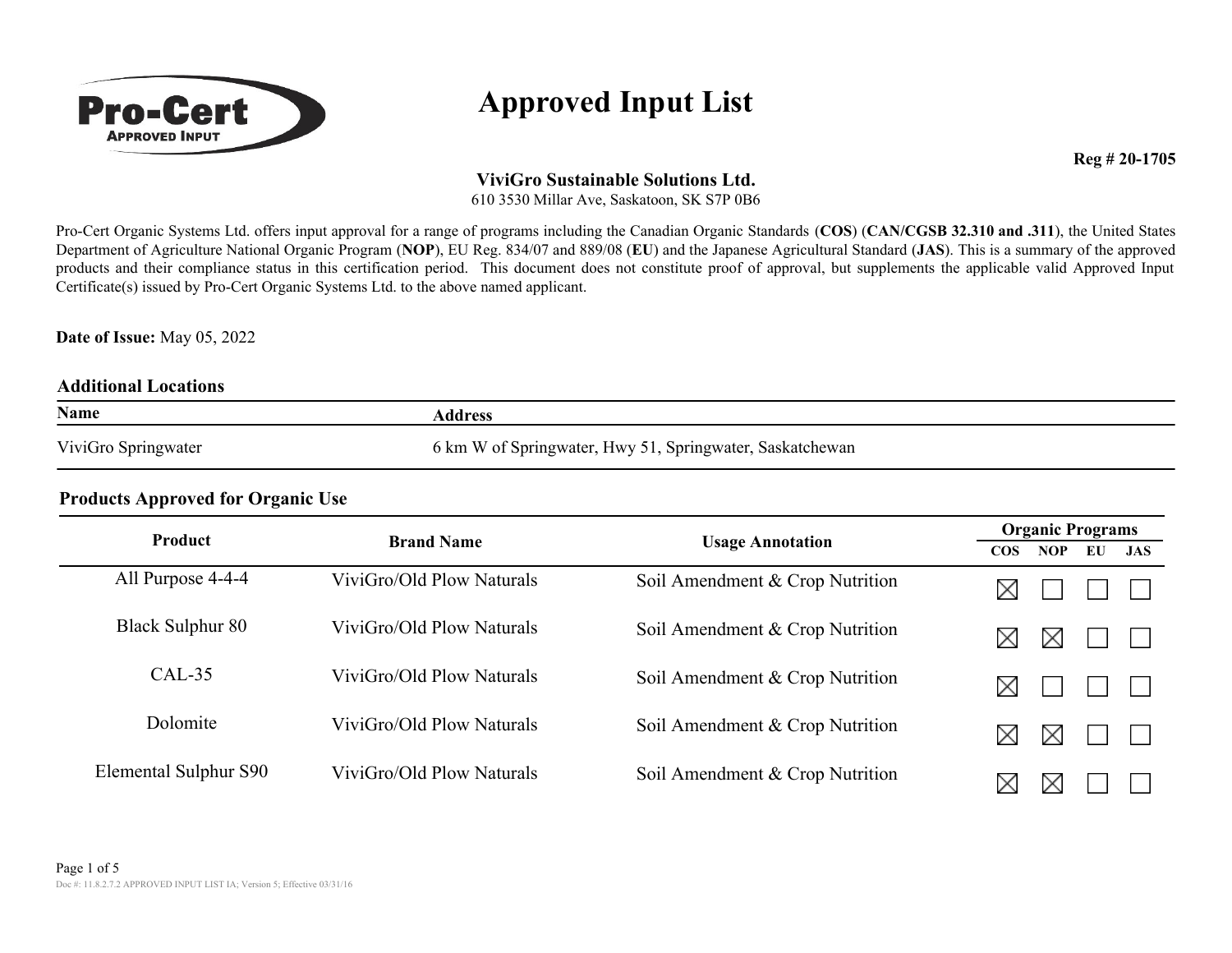

**Reg # 20-1705** 

**ViviGro Sustainable Solutions Ltd.**

610 3530 Millar Ave, Saskatoon, SK S7P 0B6

| Product                                |                           |                                                                                                            | <b>Organic Programs</b> |            |    |            |
|----------------------------------------|---------------------------|------------------------------------------------------------------------------------------------------------|-------------------------|------------|----|------------|
|                                        | <b>Brand Name</b>         | <b>Usage Annotation</b>                                                                                    | $\cos$                  | <b>NOP</b> | EU | <b>JAS</b> |
| Fertilizer 4-4-4                       | ViviGro/Old Plow Naturals | Soil Amendment & Crop Nutrition                                                                            | ⋉                       |            |    |            |
| Fertilizer Plus 4-4-4                  | ViviGro/Old Plow Naturals | Soil Amendment & Crop Nutrition                                                                            | ⋉                       |            |    |            |
| Flowering & Legume Food<br>$2 - 8 - 4$ | ViviGro/Old Plow Naturals | Soil Amendment & Crop Nutrition                                                                            | X                       |            |    |            |
| Humi Pro 0-1-6                         | ViviGro/Old Plow Naturals | Soil Amendment & Crop Nutrition<br>Shall not cause a build-up of heavy metals or<br>micronutrients in soil | X                       |            |    |            |
| Humi Pro Plus 0-1-6                    | ViviGro/Old Plow Naturals | Soil Amendment & Crop Nutrition                                                                            | ⋉                       |            |    |            |
| Humic $65$ WS $(0-0-8)$                | ViviGro/Old Plow Naturals | Soil Amendment & Crop Nutrition<br>Shall not cause a build-up of heavy metals or<br>micronutrients in soil | X                       | $\times$   |    |            |
| N-Boost 11-0-0                         | ViviGro/Old Plow Naturals | Soil Amendment & Crop Nutrition                                                                            | X                       | ⋈          |    |            |
| $N$ -Hance B 0-0-3                     | ViviGro/Old Plow Naturals | Soil Amendment & Crop Nutrition                                                                            | X                       | ⋉          |    |            |
| Organic Pro 8-3-3                      | ViviGro/Old Plow Naturals | Soil Amendment & Crop Nutrition                                                                            | X                       |            |    |            |
| Organic Pro Plus 8-3-3                 | ViviGro/Old Plow Naturals | Soil Amendment & Crop Nutrition                                                                            | ⋉                       |            |    |            |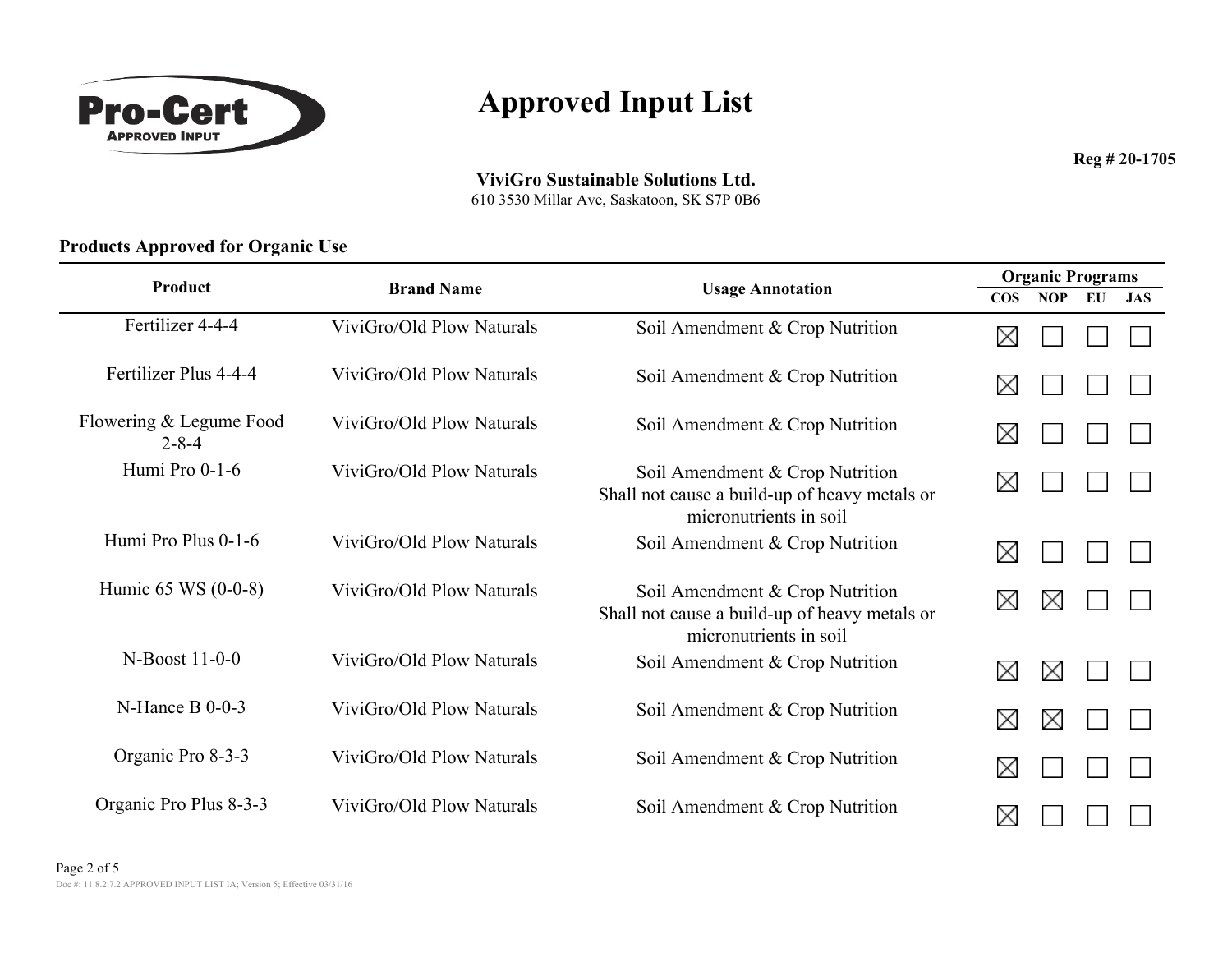

**Reg # 20-1705** 

#### **ViviGro Sustainable Solutions Ltd.**

610 3530 Millar Ave, Saskatoon, SK S7P 0B6

|                       |                           |                                                                                                                                                                                                                                                                                                                                                                                                                                                                                                                                                                                                                                    | <b>Organic Programs</b> |            |    |            |  |
|-----------------------|---------------------------|------------------------------------------------------------------------------------------------------------------------------------------------------------------------------------------------------------------------------------------------------------------------------------------------------------------------------------------------------------------------------------------------------------------------------------------------------------------------------------------------------------------------------------------------------------------------------------------------------------------------------------|-------------------------|------------|----|------------|--|
| Product               | <b>Brand Name</b>         | <b>Usage Annotation</b>                                                                                                                                                                                                                                                                                                                                                                                                                                                                                                                                                                                                            | $\cos$                  | <b>NOP</b> | EU | <b>JAS</b> |  |
| P-Boost $0-12-0$      | ViviGro/Old Plow Naturals | Soil Amendment & Crop Nutrition                                                                                                                                                                                                                                                                                                                                                                                                                                                                                                                                                                                                    | X                       |            |    |            |  |
| Potash Pro 6-2-7      | ViviGro/Old Plow Naturals | Soil Amendment & Crop Nutrition                                                                                                                                                                                                                                                                                                                                                                                                                                                                                                                                                                                                    | $\times$                |            |    |            |  |
| Potash Pro Plus 6-2-7 | ViviGro/Old Plow Naturals | Soil Amendment & Crop Nutrition                                                                                                                                                                                                                                                                                                                                                                                                                                                                                                                                                                                                    | X                       |            |    |            |  |
| Power Kelp-O 0-0-5    | ViviGro/Old Plow Naturals | Soil Amendment & Crop Nutrition<br>1. May only be used when soil and plant deficiencies of<br>boron and zinc are documented by visual symptoms or<br>by testing of soil or plant tissue, or when the need for a<br>preventative application can be documented<br>2. Permitted to correct a documented manganese<br>deficiency<br>3. Shall be used with caution to prevent excessive<br>copper accumulation in the soil. Copper build-up in soil<br>shall prohibit future use. Visible residue of copper<br>products on harvested crops is prohibited<br>4. Shall not cause a build-up of heavy metals or<br>micronutrients in soil | X                       |            |    |            |  |
| Pre-Charge 2-3-1      | ViviGro/Old Plow Naturals | Soil Amendment & Crop Nutrition                                                                                                                                                                                                                                                                                                                                                                                                                                                                                                                                                                                                    | ⋉                       |            |    |            |  |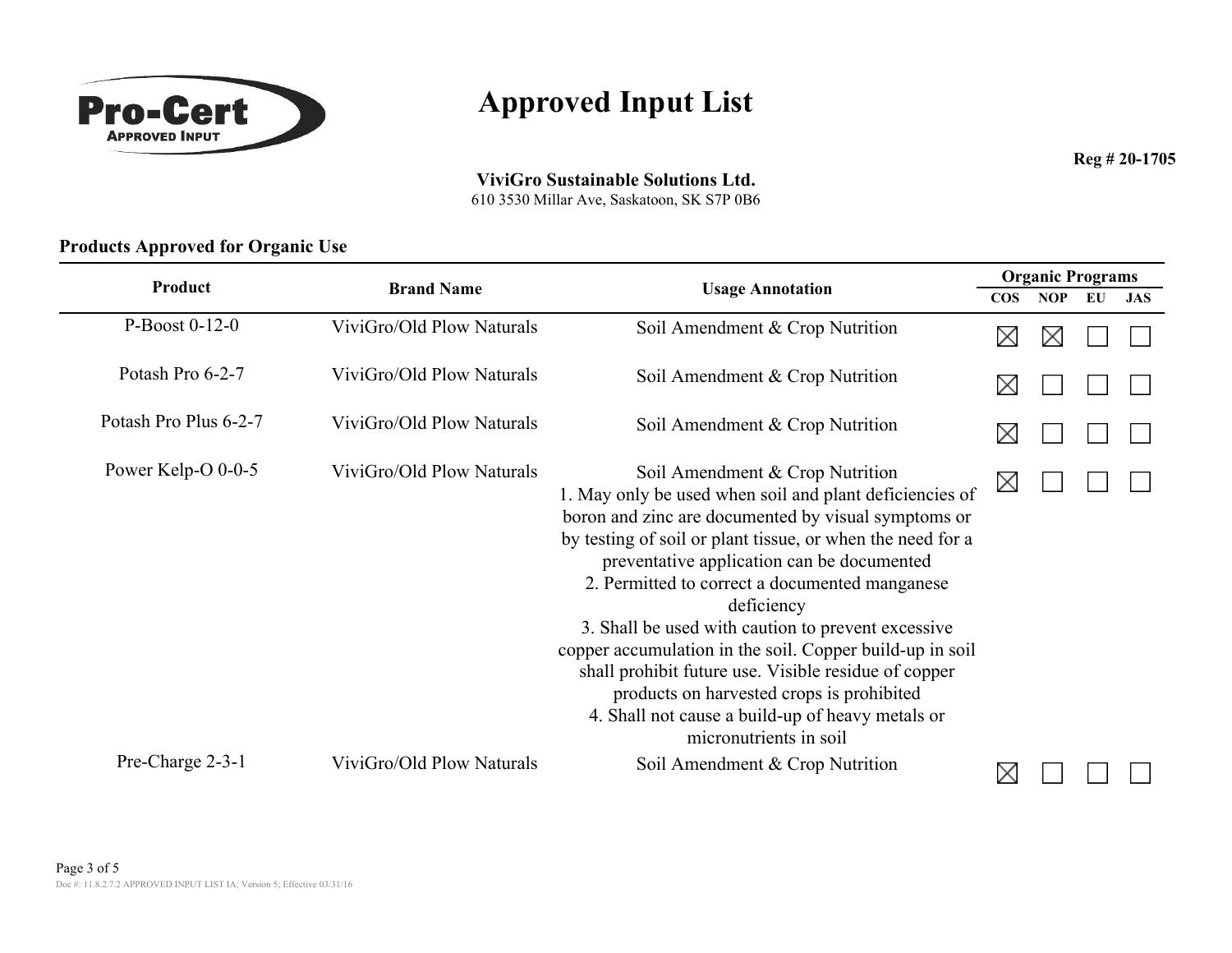

**Reg # 20-1705** 

**ViviGro Sustainable Solutions Ltd.**

610 3530 Millar Ave, Saskatoon, SK S7P 0B6

| Product                                          | <b>Brand Name</b>         |                                 | <b>Organic Programs</b> |            |    |            |
|--------------------------------------------------|---------------------------|---------------------------------|-------------------------|------------|----|------------|
|                                                  |                           | <b>Usage Annotation</b>         | $\cos$                  | <b>NOP</b> | EU | <b>JAS</b> |
| Pre-Charge Plus 2-3-1                            | ViviGro/Old Plow Naturals | Soil Amendment & Crop Nutrition | X                       |            |    |            |
| <b>Seaweed Extract WS Powder</b><br>$1 - 3 - 18$ | ViviGro/Old Plow Naturals | Soil Amendment & Crop Nutrition | $\bowtie$               | ⋉          |    |            |
| Seed Cake Pellets 6-1-1                          | ViviGro/Old Plow Naturals | Soil Amendment & Crop Nutrition | ⊠                       | X          |    |            |
| Seed Cake Powder 3-0-0                           | ViviGro/Old Plow Naturals | Soil Amendment & Crop Nutrition | $\bowtie$               | ⋉          |    |            |
| Seed Start B 0-0-3                               | ViviGro/Old Plow Naturals | Soil Amendment & Crop Nutrition | ⋈                       | X          |    |            |
| Soil Mix $1-1-0$                                 | ViviGro/Old Plow Naturals | Soil Amendment & Crop Nutrition | $\bowtie$               | X          |    |            |
| Soil Mix Plus 1-1-0                              | ViviGro/Old Plow Naturals | Soil Amendment & Crop Nutrition | ⊠                       | ⋈          |    |            |
| Sulphate of Potash (WS)<br>Powder) $0-0-53$      | ViviGro/Old Plow Naturals | Soil Amendment & Crop Nutrition | X                       |            |    |            |
| Sulphate of Potash 0-0-50                        | ViviGro/Old Plow Naturals | Soil Amendment & Crop Nutrition | X                       |            |    |            |
| Tomato & Vegetable 7-3-4                         | ViviGro/Old Plow Naturals | Soil Amendment & Crop Nutrition | X                       |            |    |            |